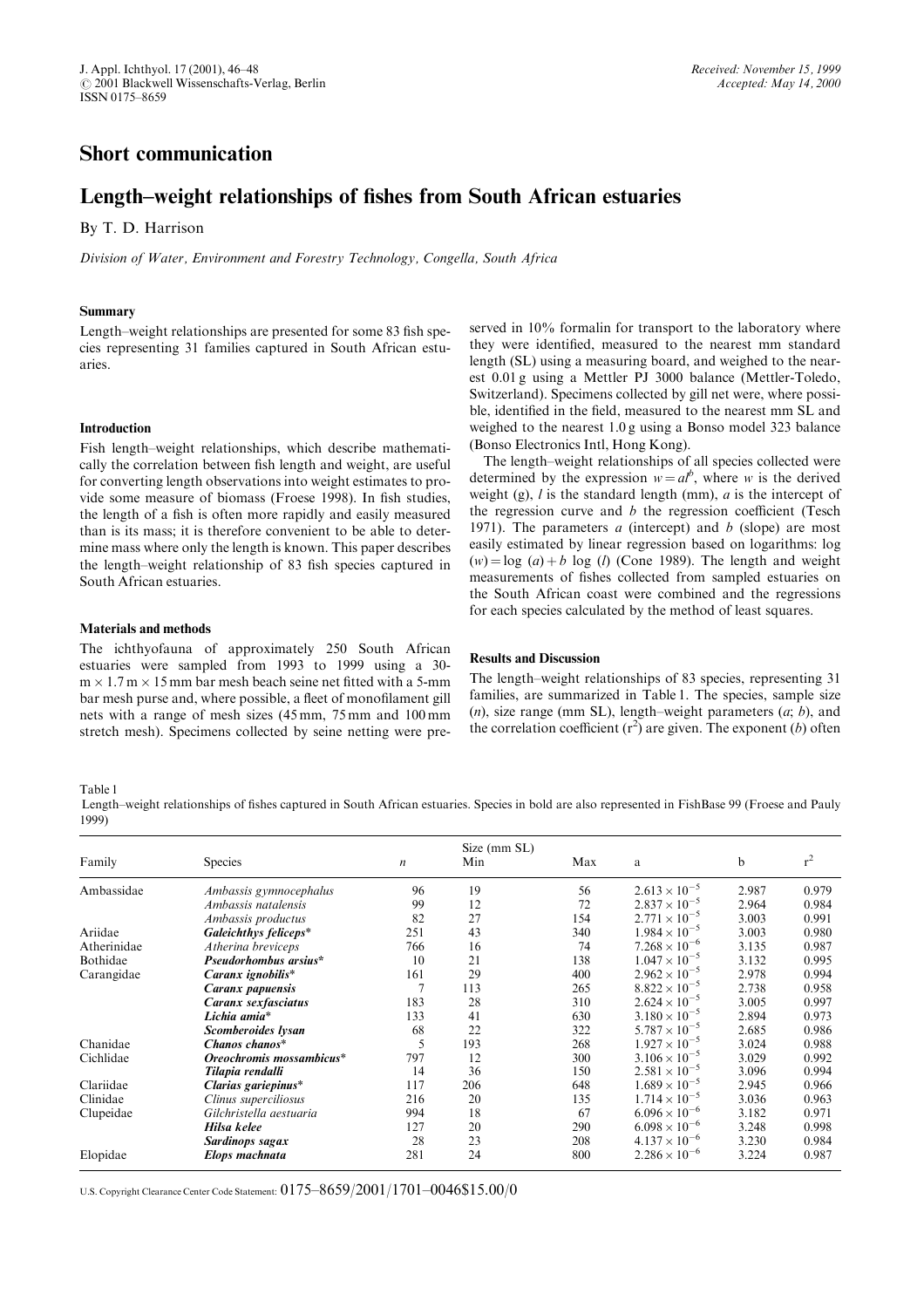## Table 1 continued.

| Family          | Species                                              | $\boldsymbol{n}$ | Size (mm SL)<br>Min | Max        | $\rm{a}$                                         | b              | $\rm r^2$      |
|-----------------|------------------------------------------------------|------------------|---------------------|------------|--------------------------------------------------|----------------|----------------|
| Engraulidae     | Engraulis japonicus                                  | $\,$ 8 $\,$      | 20                  | 46         | $8.156 \times 10^{-7}$                           | 3.680          | 0.968          |
|                 | Stolephorus holodon                                  | 62               | 19                  | 79         | $4.196 \times 10^{-6}$                           | 3.275          | 0.986          |
|                 | Thryssa setirostris                                  | 6                | 25                  | 36         | $1.021 \times 10^{-6}$                           | 3.637          | 0.921          |
|                 | Thryssa vitrirostris*                                | 93               | 27                  | 209        | $5.105 \times 10^{-6}$                           | 3.189          | 0.997          |
| Gerreidae       | Gerres acinaces                                      | 14               | 28                  | 120        | $1.160 \times 10^{-5}$                           | 3.196          | 0.994          |
|                 | Gerres methueni                                      | 80               | 14                  | 240        | $2.858 \times 10^{-5}$                           | 3.032          | 0.965          |
| Gobiidae        | Awaous aeneofuscus                                   | 6                | 42                  | 73         | $1.308 \times 10^{-5}$                           | 3.100          | 0.983          |
|                 | Caffrogobius gilchristi                              | 829              | 16                  | 115        | $1.149 \times 10^{-5}$                           | 3.177          | 0.972          |
|                 | Caffrogobius natalensis                              | 125              | 13                  | 82         | $1.238 \times 10^{-5}$                           | 3.157          | 0.976          |
|                 | Caffrogobius nudiceps                                | 210              | 18                  | 86         | $8.531 \times 10^{-6}$                           | 3.240          | 0.967          |
|                 | Glossogobius biocellatus                             | 6                | 38<br>14            | 69<br>85   | $4.090 \times 10^{-6}$<br>$1.344 \times 10^{-5}$ | 3.367          | 0.996          |
|                 | <b>Glossogobius callidus</b>                         | 306<br>43        | 23                  | 119        | $1.158 \times 10^{-5}$                           | 3.045<br>3.068 | 0.980<br>0.980 |
|                 | <b>Glossogobius giuris</b><br>Oligolepis acutipennis | 79               | 16                  | 56         | $1.617 \times 10^{-5}$                           | 3.054          | 0.971          |
|                 | Oligolepis keiensis                                  | 92               | 16                  | 47         | $1.780 \times 10^{-5}$                           | 2.970          | 0.953          |
|                 | Oxyurichthys opthalmonema                            | 41               | 37                  | 79         | $8.536 \times 10^{-6}$                           | 3.128          | 0.948          |
|                 | Papillogobius reichei                                | 7                | 20                  | 45         | $1.004 \times 10^{-5}$                           | 3.180          | 0.990          |
|                 | Psammogobius knysnaensis                             | 1057             | 12                  | 64         | $1.224 \times 10^{-5}$                           | 3.116          | 0.962          |
|                 | Silhouettea sibayi                                   | 20               | 14                  | 23         | $7.262 \times 10^{-6}$                           | 3.312          | 0.956          |
| Haemulidae      | Pomadasys commersonnii                               | 917              | 14                  | 640        | $2.090 \times 10^{-5}$                           | 3.001          | 0.997          |
|                 | Pomadasys kaakan                                     | 39               | 26                  | 174        | $1.307 \times 10^{-5}$                           | 3.156          | 0.996          |
|                 | Pomadasys multimaculatum                             | 6                | 90                  | 372        | $4.540 \times 10^{-5}$                           | 2.876          | 0.992          |
|                 | Pomadasys olivaceum                                  | 73               | 18                  | 82         | $7.785 \times 10^{-6}$                           | 3.267          | 0.988          |
| Hemiramphidae   | Hemiramphus far                                      | 11               | 87                  | 172        | $1.327 \times 10^{-7}$                           | 3.576          | 0.987          |
| Leiognathidae   | Leiognathus equula*                                  | 57               | 12                  | 170        | $3.515 \times 10^{-5}$                           | 3.007          | 0.996          |
| Lutjanidae      | Lutjanus argentimaculatus*                           | $\,8\,$          | 79                  | 540        | $6.893 \times 10^{-5}$                           | 2.823          | 0.994          |
|                 | Lutjanus fulviflamma                                 | 4                | 16                  | 61         | $4.222 \times 10^{-5}$                           | 2.938          | 0.989          |
| Megalopidae     | Megalops cyprinoids*                                 | 43               | 160                 | 478        | $1.432 \times 10^{-5}$                           | 3.052          | 0.995          |
| Monodactylidae  | Monodactylus argenteus                               | 5                | 56                  | 104        | $4.499 \times 10^{-5}$                           | 3.000          | 0.983          |
|                 | Monodactylus falciformis                             | 508              | 10                  | 160        | $4.315 \times 10^{-5}$                           | 2.978          | 0.992          |
| Mugilidae       | Liza alata                                           | 232              | 151<br>30           | 572<br>292 | $4.581 \times 10^{-5}$                           | 2.852          | 0.979          |
|                 | Liza dumerilii<br>Liza macrolepis                    | 437<br>399       | 31                  | 322        | $3.727 \times 10^{-5}$<br>$2.860 \times 10^{-5}$ | 2.858<br>2.951 | 0.994<br>0.996 |
|                 | Liza melinoptera                                     | 5                | 43                  | 202        | $4.584 \times 10^{-5}$                           | 2.892          | 0.999          |
|                 | Liza richardsonii                                    | 2039             | 24                  | 256        | $2.086 \times 10^{-5}$                           | 2.976          | 0.996          |
|                 | Liza tricuspidens                                    | 706              | 24                  | 495        | $2.419 \times 10^{-5}$                           | 2.943          | 0.996          |
|                 | Mugil cephalus*                                      | 1779             | 18                  | 520        | $2.446 \times 10^{-5}$                           | 2.979          | 0.998          |
|                 | $M$ yxus capensis                                    | 938              | 16                  | 405        | $1.554 \times 10^{-5}$                           | 3.039          | 0.998          |
|                 | Valamugil buchanani                                  | 140              | 48                  | 470        | $4.565 \times 10^{-5}$                           | 2.868          | 0.995          |
|                 | Valamugil cunnesius                                  | 362              | 32                  | 255        | $2.018 \times 10^{-5}$                           | 3.023          | 0.995          |
|                 | Valamugil robustus                                   | 159              | 30                  | 362        | $2.660 \times 10^{-5}$                           | 2.961          | 0.997          |
|                 | Valamugil seheli                                     | 77               | 35                  | 109        | $3.126 \times 10^{-5}$                           | 2.930          | 0.987          |
| Platycephalidae | Platycephalus indicus*                               | 27               | 28                  | 450        | $1.144 \times 10^{-5}$                           | 2.950          | 0.992          |
| Pomatomidae     | Pomatomus saltatrix                                  | 85               | 26                  | 412        | $1.105 \times 10^{-5}$                           | 3.087          | 0.998          |
| Sciaenidae      | Argyrosomus japonicus                                | 680              | 14                  | 720        | $2.823 \times 10^{-5}$                           | 2.907          | 0.993          |
|                 | Johnius dorsalis                                     | 13               | 25                  | 220        | $2.385 \times 10^{-5}$                           | 3.004          | 0.999          |
| Sillaginidae    | Sillago sihama*                                      | 15               | 30                  | 131        | $1.075 \times 10^{-5}$                           | 3.029          | 0.995          |
| Soleidae        | Heteromycteris capensis                              | 264              | 16                  | 84         | $7.849 \times 10^{-6}$<br>$1.242 \times 10^{-5}$ | 3.102          | 0.976          |
|                 | Solea bleekeri<br>Acanthopagrus berda                | 409<br>92        | 14<br>21            | 105<br>255 | $3.325 \times 10^{-5}$                           | 3.086<br>3.012 | 0.979<br>0.998 |
| Sparidae        | Diplodus cervinus hottentotus*                       | 16               | 16                  | 66         | $2.125 \times 10^{-5}$                           | 3.113          | 0.992          |
|                 | Diplodus sargus capensis*                            | 369              | 11                  | 220        | $2.288 \times 10^{-5}$                           | 3.081          | 0.993          |
|                 | Lithognathus lithognathus                            | 647              | 13                  | 465        | $2.273 \times 10^{-5}$                           | 3.011          | 0.996          |
|                 | Rhabdosargus globiceps                               | 201              | 15                  | 77         | $1.293 \times 10^{-5}$                           | 3.177          | 0.992          |
|                 | Rhabdosargus holubi                                  | 1335             | 11                  | 240        | $2.226 \times 10^{-5}$                           | 3.087          | 0.993          |
|                 | Rhabdosargus sarba                                   | 45               | 17                  | 360        | $2.281 \times 10^{-5}$                           | 3.085          | 0.998          |
|                 | Sarpa salpa                                          | 238              | 19                  | 268        | $1.204 \times 10^{-5}$                           | 3.175          | 0.994          |
| Sphyraenidae    | Sphyraena jello*                                     | 12               | 76                  | 455        | $1.417 \times 10^{-5}$                           | 2.884          | 0.998          |
| Syngnathidae    | Syngnathus acus                                      | 133              | 46                  | 216        | $3.244 \times 10^{-7}$                           | 3.074          | 0.961          |
| Teraponidae     | Terapon jarbua*                                      | 70               | 10                  | 148        | $3.889 \times 10^{-5}$                           | 2.939          | 0.995          |
| Tetraodontidae  | Amblyrhynchotes honckenii                            | 70               | 26                  | 176        | $5.324 \times 10^{-5}$                           | 2.970          | 0.984          |
|                 | Arothron immaculatus                                 | 7                | 20                  | 88         | $1.667 \times 10^{-4}$                           | 2.762          | 0.982          |
|                 | Chelonodon laticeps                                  | 18               | 10                  | 89         | $2.971 \times 10^{-4}$                           | 2.565          | 0.989          |